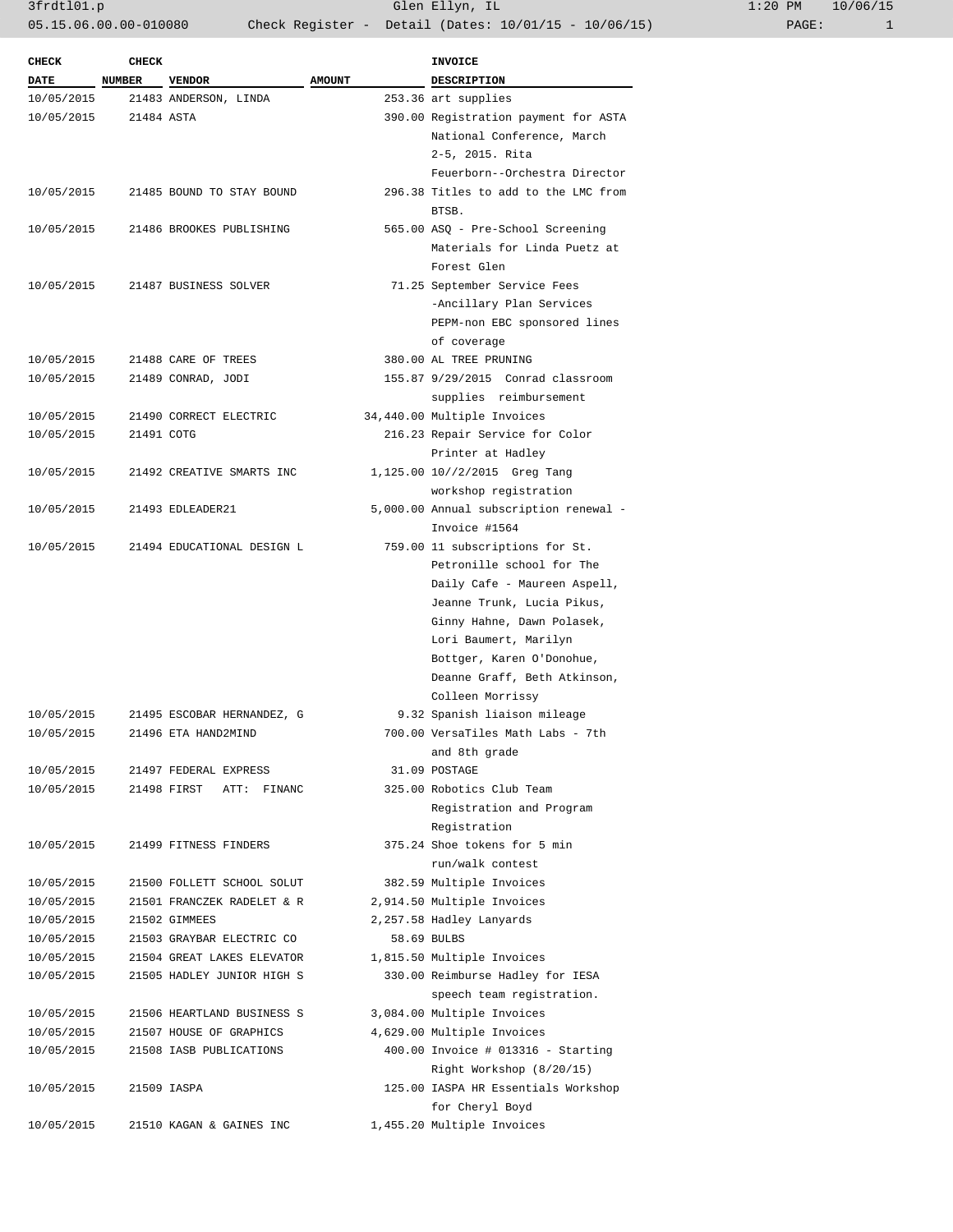3frdtl01.p Glen Ellyn, IL 1:20 PM 10/06/15 05.15.06.00.00-010080 Check Register - Detail (Dates: 10/01/15 - 10/06/15) PAGE: 2

| <b>CHECK</b> | <b>CHECK</b>  |                            |               | <b>INVOICE</b>                       |
|--------------|---------------|----------------------------|---------------|--------------------------------------|
| <b>DATE</b>  | <b>NUMBER</b> | <b>VENDOR</b>              | <b>AMOUNT</b> | <b>DESCRIPTION</b>                   |
| 10/05/2015   |               | 21511 KNOEBL, INGRID       |               | 105.00 Reimbursement IAHPERD State   |
|              |               |                            |               | Convention                           |
| 10/05/2015   |               | 21512 KONICA MINOLTA BUSIN |               | 11,499.75 Invoice #9001715834 9/1/15 |
|              |               |                            |               | through 11/30/15                     |
| 10/05/2015   |               | 21513 KRUEGER, DAN         |               | 47.00 Softball assignors fee         |
| 10/05/2015   |               | 21514 LACOSSE, KIM         |               | 105.00 Reimbursement IAHPERD State   |
|              |               |                            |               | Convention                           |
| 10/05/2015   |               | 21515 LAZZARA, DEBORAH     |               | 24.00 9/29/2015 Lazzara              |
|              |               |                            |               | reimbursement classroom              |
|              |               |                            |               | supplies                             |
| 10/05/2015   |               | 21516 LEN'S ACE HARDWARE   |               | 9.43 ASST SUPP                       |
| 10/05/2015   |               | 21517 LOBDELL, EMILY       |               | 20.00 Returned lost library book     |
|              |               |                            |               | after paying for it.                 |
| 10/05/2015   |               | 21518 LOWERY MCDONNELL     |               | 641.55 Safeco adjustable literature  |
|              |               |                            |               | organizer, grey as per quote         |
|              |               |                            |               | dated Aug 10, 2015                   |
| 10/05/2015   |               | 21519 METRO PROFESSIONAL P |               | 1,670.92 Multiple Invoices           |
| 10/05/2015   |               | 21520 MIDAMERICAN ENERGY   |               | 38,062.76 Multiple Invoices          |
|              |               |                            |               |                                      |
| 10/05/2015   |               | 21521 MONDO PUBLISHING     |               | 609.12 Mondo Grade#1 Big Books for   |
|              |               |                            |               | new section                          |
| 10/05/2015   |               | 21522 NATIONAL HISTORY BEE |               | 150.00 National History Bee          |
|              |               |                            |               | Registration Fee                     |
| 10/05/2015   |               | 21523 NORTHERN ILLINOIS GA |               | 150.67 Multiple Invoices             |
| 10/05/2015   |               | 21524 OFFICE DEPOT         |               | 1,111.88 Multiple Invoices           |
| 10/05/2015   |               | 21525 OLIVE GROVE LANDSCAP |               | 12,138.38 Multiple Invoices          |
| 10/05/2015   |               | 21526 OUNCE OF PREVENTION  |               | 650.00 The Ounce Baby & Me           |
|              |               |                            |               | District#41 Prevention               |
|              |               |                            |               | Initiative                           |
| 10/05/2015   |               | 21527 PALOS SPORTS INC     |               | 167.96 Multiple Invoices             |
| 10/05/2015   |               | 21528 PEPPERS, PAT         |               | 65.00 V-ball ref 9/24                |
| 10/05/2015   |               | 21529 PYONE, CHO           |               | 564.50 22 hours and 35 minutes of    |
|              |               |                            |               | transaltions for Burmese             |
|              |               |                            |               | families, September dates,           |
|              |               |                            |               | Invoice #100                         |
| 10/05/2015   |               | 21530 OUINLAN & FABISH MUS |               | 607.00 Multiple Invoices             |
| 10/05/2015   |               | 21531 RATH, JENNIFER       | 86.25         |                                      |
|              |               |                            |               |                                      |
|              |               |                            |               |                                      |
| 10/05/2015   |               | 21532 REALLY GOOD STUFF IN |               | 38.98 7/1/2015<br>Mertz classroom    |
|              |               |                            |               | supplies                             |
| 10/05/2015   |               | 21533 RESTROOM DIRECT      |               | 5,155.00 Multiple Invoices           |
| 10/05/2015   |               | 21534 RHINO LININGS OF DUP |               | 649.00 Bed liner for new truck       |
| 10/05/2015   |               | 21535 ROSCOE CO            |               | 105.54 9/23 MOP SERV                 |
| 10/05/2015   |               | 21536 ROTARY CLUB OF GLEN  |               | 508.00 Invoice # 6278 - Dues and     |
|              |               |                            |               | Meals                                |
| 10/05/2015   |               | 21537 SAM'S CLUB           |               | 1,027.84 Multiple Invoices           |
| 10/05/2015   |               | 21538 SCHOOL SPECIALTY     |               | 874.29 Multiple Invoices             |
| 10/05/2015   |               | 21539 SIGN IDENTITY        |               | 483.36 Multiple Invoices             |
| 10/05/2015   |               | 21540 SINGIN' DOG DOUBLE R |               | 274.00 Oboe & Bassoon Reeds          |
| 10/05/2015   |               | 21541 SOUTH SIDE CONTROL S |               | 50.08 REPAIR PARTS                   |
| 10/05/2015   |               | 21542 SUPER DUPER SCHOOL C |               | 409.95 Speech Protocols/Testing      |
|              |               |                            |               | Materials N Meer @ Ben               |
|              |               |                            |               | Franklin All SLP                     |
| 10/05/2015   |               | 21543 THE TERRY GROUP      |               | 6,750.00 GASB 45/OPEB valuation      |
|              |               |                            |               | Invoice#20150903-2                   |
|              |               |                            |               |                                      |
| 10/05/2015   |               | 21544 THOMPSON, REBECCA    |               | 50.00 Spanish translation for        |
|              |               |                            |               | Partners in Learning                 |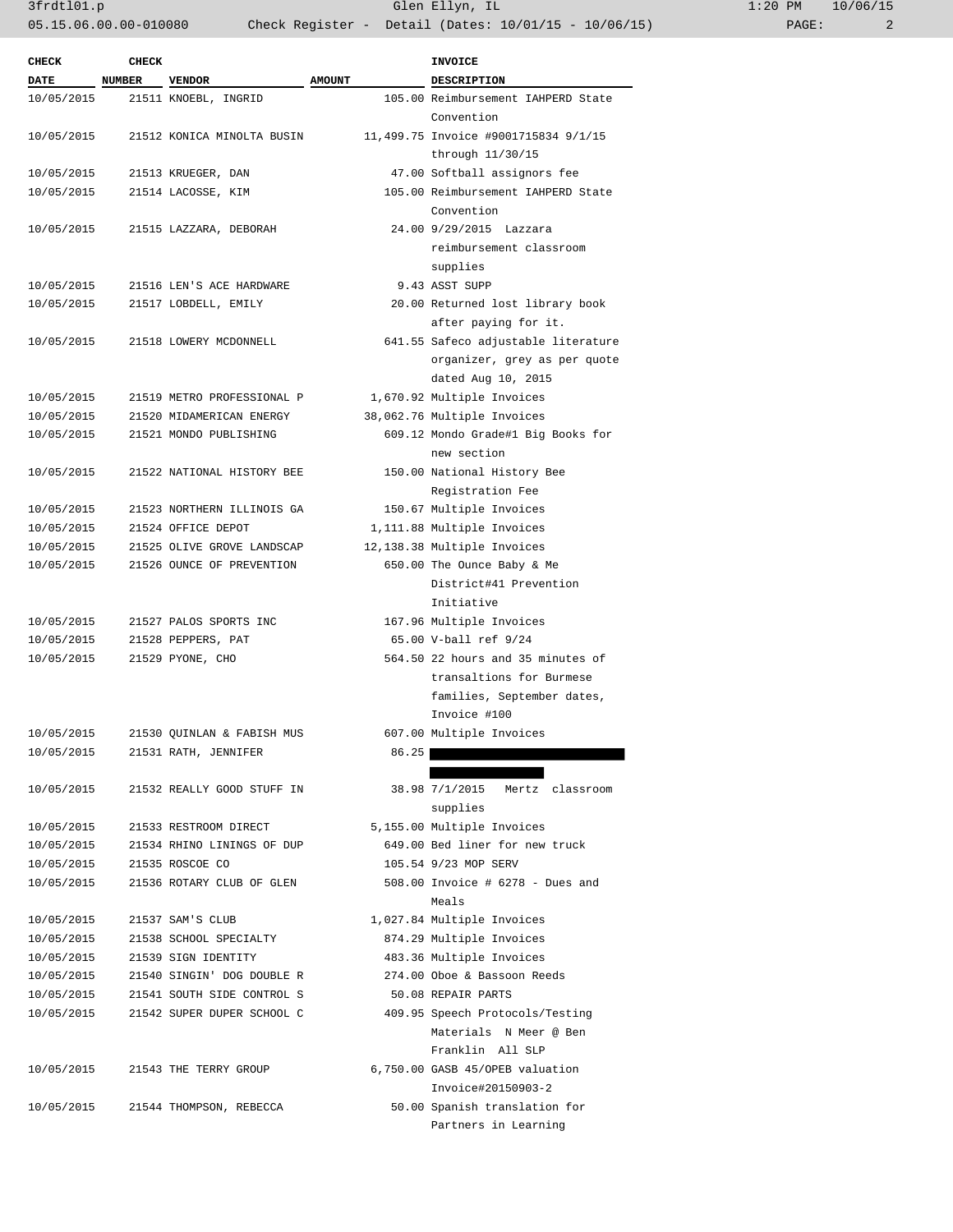3frdtl01.p Glen Ellyn, IL 1:20 PM 10/06/15 05.15.06.00.00-010080 Check Register - Detail (Dates: 10/01/15 - 10/06/15)

| <b>CHECK</b> | <b>CHECK</b>  |                                        |               | <b>INVOICE</b>                         |  |
|--------------|---------------|----------------------------------------|---------------|----------------------------------------|--|
| <b>DATE</b>  | <b>NUMBER</b> | <b>VENDOR</b>                          | <b>AMOUNT</b> | <b>DESCRIPTION</b>                     |  |
|              |               |                                        |               | $9:30-11:20$ am                        |  |
| 10/05/2015   |               | 21545 TIGERDIRECT.COM                  |               | 13,755.65 Multiple Invoices            |  |
| 10/05/2015   |               | 21546 TIME FOR KIDS                    |               | 410.32 Time Subscription               |  |
| 10/05/2015   |               | 21547 TYCO INTEGRATED SECU             |               | 723.00 Service call for AL fire        |  |
|              |               |                                        |               | panel                                  |  |
| 10/05/2015   |               | 21548 VOLK, LAUREN                     |               | 65.00 V-ball ref 9/8                   |  |
| 10/05/2015   |               | 21549 VORIS MECHANICAL INC             |               | 671.80 Repairs made to Forest Glen     |  |
|              |               |                                        |               | Chiller                                |  |
| 10/05/2015   |               | 21550 VORTEX COMMERCIAL FL             |               | 620.00 Installation of vinyl base at   |  |
|              |               |                                        |               | Abe Lincoln                            |  |
| 10/05/2015   |               | 21551 WASTE MANAGEMENT WES             |               | 3,095.19 OCT DISP                      |  |
| 10/05/2015   |               | 21552 WEVIDEO INC                      |               | 469.00 subscription to WeVideo         |  |
| 10/06/2015   |               | 21553 ARTHUR J GALLAGHER               |               | 1,551.00 Multiple Invoices             |  |
| 10/06/2015   | 21554 AT&T    |                                        |               | 2,038.18 ACCESS 9/22-10/21             |  |
| 10/06/2015   | 21555 AT&T    |                                        |               | 3,525.20 831-0003789-083 9/25-10/24    |  |
| 10/06/2015   |               | 21556 BAKER TILLY VIRCHOW              |               | 8,000.00 PROGRESS BILLING 2015 FISCAL  |  |
|              |               |                                        |               | YEAR AUDIT                             |  |
| 10/06/2015   |               | 21557 FGM ARCHITECTS-ENGIN             |               | 15,195.36 Multiple Invoices            |  |
| 10/06/2015   |               | 21558 READYREFRESH BY NEST             |               | 64.21 Multiple Invoices                |  |
| 10/06/2015   |               | 21559 VILLAGE OF GLEN ELLY             |               | 7,208.61 Multiple Invoices             |  |
|              |               | 10/01/2015 201500244 MB FINANCIAL BANK |               | 150,764.68 Bond payment - October 2015 |  |
|              |               |                                        |               |                                        |  |

Totals for checks 355,564.21